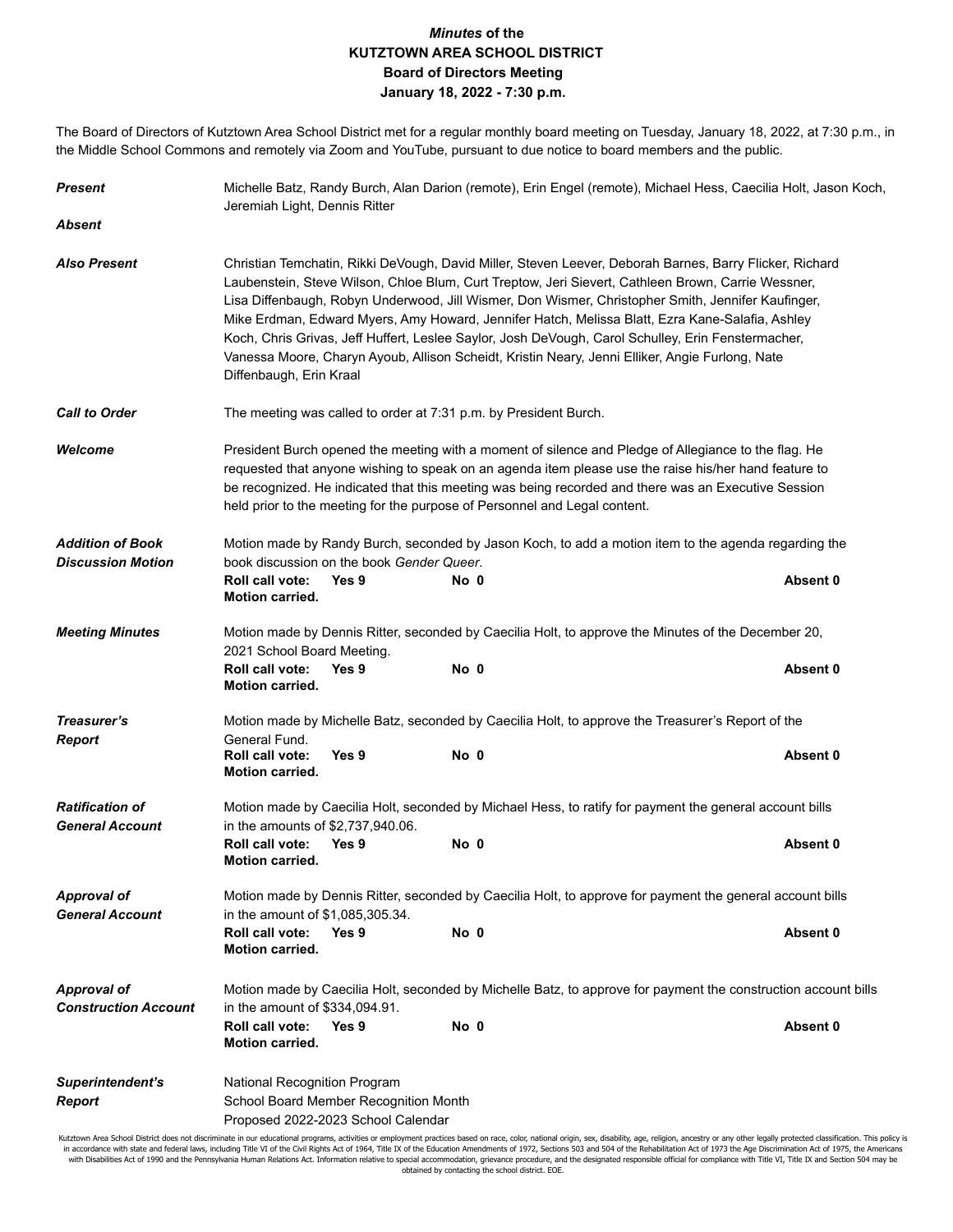| <b>Board Committee</b><br><b>Reports</b>        | <b>PSBA</b>                                                                                                                                                                                                                                                                                                                    | The free All School Director Monthly Exchange is the third Tuesday of the month; however<br>registration is required. Submission to the grade 7-12 competition "What does Financial Literacy<br>Mean to Me?" is due February 15, 2022.                                                                                                                                                                                                                                                                                                                                                                                 |                                                                                                                                                                                                                                                                             |      |          |  |  |
|-------------------------------------------------|--------------------------------------------------------------------------------------------------------------------------------------------------------------------------------------------------------------------------------------------------------------------------------------------------------------------------------|------------------------------------------------------------------------------------------------------------------------------------------------------------------------------------------------------------------------------------------------------------------------------------------------------------------------------------------------------------------------------------------------------------------------------------------------------------------------------------------------------------------------------------------------------------------------------------------------------------------------|-----------------------------------------------------------------------------------------------------------------------------------------------------------------------------------------------------------------------------------------------------------------------------|------|----------|--|--|
|                                                 | <b>BCIU</b>                                                                                                                                                                                                                                                                                                                    | No report.                                                                                                                                                                                                                                                                                                                                                                                                                                                                                                                                                                                                             |                                                                                                                                                                                                                                                                             |      |          |  |  |
|                                                 | <b>BCTC</b>                                                                                                                                                                                                                                                                                                                    | No report.                                                                                                                                                                                                                                                                                                                                                                                                                                                                                                                                                                                                             |                                                                                                                                                                                                                                                                             |      |          |  |  |
|                                                 | P&C                                                                                                                                                                                                                                                                                                                            | The 2022-2023 High School Course Catalog was presented. Policy 918 was reviewed, and Policies<br>916 and 236.1 were reviewed and considered for adoption.                                                                                                                                                                                                                                                                                                                                                                                                                                                              |                                                                                                                                                                                                                                                                             |      |          |  |  |
|                                                 | ECC&<br><b>Facilities</b>                                                                                                                                                                                                                                                                                                      | The HALO system, detectors for smoke and vape were discussed. They would require a<br>significant amount of resources to respond to alarms, and cost is \$77,000. Currently the system<br>is not recommended to move forward.                                                                                                                                                                                                                                                                                                                                                                                          |                                                                                                                                                                                                                                                                             |      |          |  |  |
|                                                 | <b>TCC</b>                                                                                                                                                                                                                                                                                                                     | No report.                                                                                                                                                                                                                                                                                                                                                                                                                                                                                                                                                                                                             |                                                                                                                                                                                                                                                                             |      |          |  |  |
| <b>Public Comment</b>                           | Steve Wilson<br>Jeri Sievert<br>Dan Wismer                                                                                                                                                                                                                                                                                     |                                                                                                                                                                                                                                                                                                                                                                                                                                                                                                                                                                                                                        | The following community members expressed their disagreement with the book, Gender Queer, being accessable to<br>students in the high school library and requested it's exclusion due to inappropriate photographs and absentities:<br>Jackie Bridges<br>Jennifer Kaufinger |      |          |  |  |
|                                                 | The following community members expressed their concern with the book banning movement of the book, Gender<br>Queer and believe it should be accessible to high school students in the library:<br>Lisa Diffenbaugh<br>Robyn Underwood                                                                                         |                                                                                                                                                                                                                                                                                                                                                                                                                                                                                                                                                                                                                        |                                                                                                                                                                                                                                                                             |      |          |  |  |
|                                                 | Carrie Wessner requested clarification on the proposed 2022-2023 School Calendar.                                                                                                                                                                                                                                              |                                                                                                                                                                                                                                                                                                                                                                                                                                                                                                                                                                                                                        |                                                                                                                                                                                                                                                                             |      |          |  |  |
| <b>Book Discussion -</b><br><b>Gender Queer</b> | Motion made by Michelle Batz, seconded by Jason Koch, to approve a provision allowing the book Gender<br>Queer to be accessed in the high school library through parental consent.                                                                                                                                             |                                                                                                                                                                                                                                                                                                                                                                                                                                                                                                                                                                                                                        |                                                                                                                                                                                                                                                                             |      |          |  |  |
|                                                 | No 7<br>Roll call vote:<br>Yes 2 (Batz, Burch)<br>Absent 0<br>Motion not carried.                                                                                                                                                                                                                                              |                                                                                                                                                                                                                                                                                                                                                                                                                                                                                                                                                                                                                        |                                                                                                                                                                                                                                                                             |      |          |  |  |
|                                                 | Motion made by Jason Koch, seconded by Jeremiah Light, to remove the book Gender Queer from the high school<br>library.                                                                                                                                                                                                        |                                                                                                                                                                                                                                                                                                                                                                                                                                                                                                                                                                                                                        |                                                                                                                                                                                                                                                                             |      |          |  |  |
|                                                 | Motion not carried.                                                                                                                                                                                                                                                                                                            | Roll call vote: Yes 3 (Engle, Koch, Light)                                                                                                                                                                                                                                                                                                                                                                                                                                                                                                                                                                             |                                                                                                                                                                                                                                                                             | No 6 | Absent 0 |  |  |
|                                                 | Motion made by Jason Koch, seconded by Jeremiah Light, to censor obscene/vulgar images and sexual acts in the<br>book Gender Queer on pages 124, 135, 138, and 166-167.                                                                                                                                                        |                                                                                                                                                                                                                                                                                                                                                                                                                                                                                                                                                                                                                        |                                                                                                                                                                                                                                                                             |      |          |  |  |
|                                                 | Roll call vote:<br>Motion not carried.                                                                                                                                                                                                                                                                                         | Yes 4 (Batz, Engle, Koch, Light)                                                                                                                                                                                                                                                                                                                                                                                                                                                                                                                                                                                       |                                                                                                                                                                                                                                                                             | No 5 | Absent 0 |  |  |
|                                                 | Motion made by Dennis Ritter, seconded by Al Darion, to affirm the report findings of the book committee regarding<br>the book Gender Queer and have the book remain accessible to students in the high school library.<br>Roll call vote:<br>Yes 5 (Darion, Hess, Holt, Ritter, Burch)<br>No 4<br>Absent 0<br>Motion carried. |                                                                                                                                                                                                                                                                                                                                                                                                                                                                                                                                                                                                                        |                                                                                                                                                                                                                                                                             |      |          |  |  |
| Personnel                                       | 1.<br>3.                                                                                                                                                                                                                                                                                                                       | Motion made by Caecilia Holt, seconded by Michelle Batz, to approve the following personnel items:<br>The approval of Christina Ilustre as a substitute nurse for the 2021-2022 school year, retroactive to September<br>1, 2021 at a rate of \$22.00 per hour.<br>2. The approval of Marilyn Barlip as part time general cafeteria employee at Kutztown Elementary School at a rate<br>of \$10.00/hr, effective on or after January 19, 2022.<br>The approval of Laura Giannantonio as a substitute virtual teacher for the 2021-2022 school year, retroactive to<br>September 1, 2021 at a rate of \$27.00 per hour. |                                                                                                                                                                                                                                                                             |      |          |  |  |

Kutztown Area School District does not discriminate in our educational programs, activities or employment practices based on race, color, national origin, sex, disability, age, religion, ancestry or any other legally prote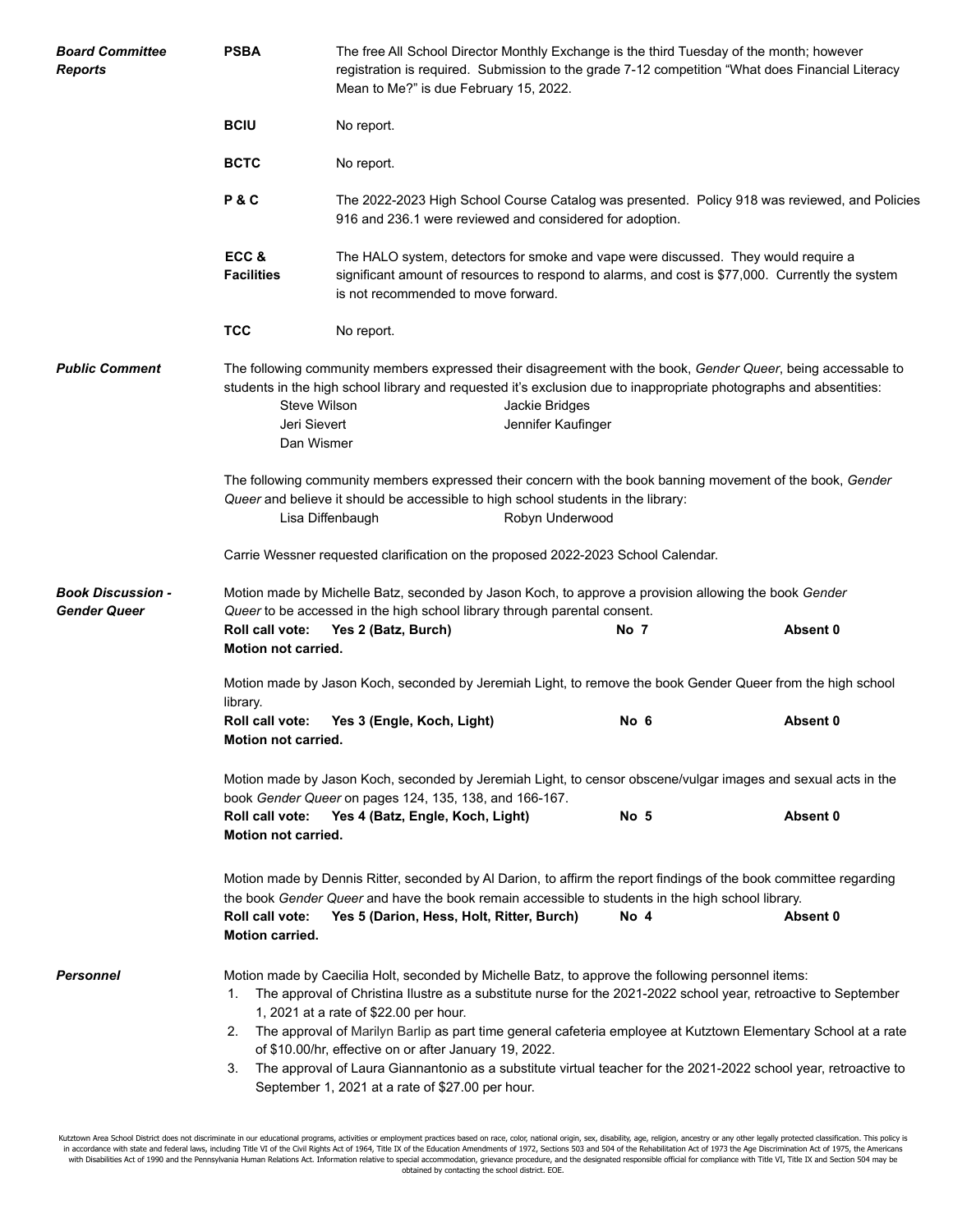|                            | 4.                                                                                                                                                                                                                                  | effective January 14, 2022.                                                                                                                             |      | The acceptance, with regret, of the resignation of Tiffani Stine, Cafeteria at Kutztown Elementary School,       |                  |  |  |  |
|----------------------------|-------------------------------------------------------------------------------------------------------------------------------------------------------------------------------------------------------------------------------------|---------------------------------------------------------------------------------------------------------------------------------------------------------|------|------------------------------------------------------------------------------------------------------------------|------------------|--|--|--|
|                            | 5.<br>The acceptance, with regret, of the resignation of Tiffani Devos Little, special education paraeducator at<br>Kutztown Elementary School, effective January 3, 2022.                                                          |                                                                                                                                                         |      |                                                                                                                  |                  |  |  |  |
|                            | 6.<br>2022.                                                                                                                                                                                                                         |                                                                                                                                                         |      | The acceptance, with regret, of the resignation of Brian J. Antonio, Help Desk Technician, effective January 14, |                  |  |  |  |
|                            | 7.                                                                                                                                                                                                                                  |                                                                                                                                                         |      | The acceptance, with regret, of the resignation of Richard Erikson, Custodian at Kutztown Area Middle School,    |                  |  |  |  |
|                            | 8.                                                                                                                                                                                                                                  | effective January 4, 2022.<br>The approval of an unpaid leave for employee #2028 commencing on February 8, 2022 through approximately<br>March 8, 2022. |      |                                                                                                                  |                  |  |  |  |
|                            | 9.                                                                                                                                                                                                                                  |                                                                                                                                                         |      | The approval of the following coaches, advisors, and stipends for the 2021-2022 school year:                     |                  |  |  |  |
|                            | Daniel Stemko                                                                                                                                                                                                                       |                                                                                                                                                         |      | <b>Head Coach Volleyball</b>                                                                                     | \$2,930.00       |  |  |  |
|                            | <b>Isaac Mengel</b>                                                                                                                                                                                                                 |                                                                                                                                                         |      | Volleyball HS Assistant                                                                                          | \$2,930.00       |  |  |  |
|                            | Sadie Doss                                                                                                                                                                                                                          |                                                                                                                                                         |      | Volleyball (KU Intern)                                                                                           | <b>VOLUNTEER</b> |  |  |  |
|                            |                                                                                                                                                                                                                                     | Shawna Oswald                                                                                                                                           |      | Greenwich Elem Patrol Advisor                                                                                    | \$773.00         |  |  |  |
|                            | <b>Kevin Fretz</b>                                                                                                                                                                                                                  |                                                                                                                                                         |      | Kutztown Elem Patrol Advisor                                                                                     | \$788.00         |  |  |  |
|                            | Jenna Ziegler                                                                                                                                                                                                                       |                                                                                                                                                         |      | Kutztown Elem Patrol Advisor                                                                                     | \$788.00         |  |  |  |
|                            | <b>Katie Hess</b>                                                                                                                                                                                                                   |                                                                                                                                                         |      | Kutztown Elementary Technology Liaison                                                                           | \$1,000.00       |  |  |  |
|                            | Aaron Ashman                                                                                                                                                                                                                        |                                                                                                                                                         |      | Middle School Technology Liaison                                                                                 | \$1,000.00       |  |  |  |
|                            |                                                                                                                                                                                                                                     | Christopher Simmons                                                                                                                                     |      | High School Technology Liaison                                                                                   | \$1,000.00       |  |  |  |
|                            | Pam Ashman                                                                                                                                                                                                                          |                                                                                                                                                         |      | Greenwich Elementary Technology Liaison                                                                          | \$1,000.00       |  |  |  |
|                            |                                                                                                                                                                                                                                     |                                                                                                                                                         |      | Personnel is Approved Pending Receipt of All Mandated Credentials.                                               |                  |  |  |  |
|                            | <b>Roll call vote:</b>                                                                                                                                                                                                              | Yes 8                                                                                                                                                   | No 0 | NA 1 (Hess)                                                                                                      | Absent 0         |  |  |  |
|                            | <b>Motion carried.</b>                                                                                                                                                                                                              |                                                                                                                                                         |      |                                                                                                                  |                  |  |  |  |
| <b>Policy Maintenance</b>  | Motion made by Dennis Ritter, seconded by Michael Hess, to approve the second reading and adoption of the<br>following policies:                                                                                                    |                                                                                                                                                         |      |                                                                                                                  |                  |  |  |  |
|                            |                                                                                                                                                                                                                                     |                                                                                                                                                         |      | Policy 103.1 Nondiscrimination - Qualified Students With Disabilities                                            |                  |  |  |  |
|                            |                                                                                                                                                                                                                                     |                                                                                                                                                         |      | Policy 113.4 Confidentiality of Special Education Students                                                       |                  |  |  |  |
|                            | <b>Roll call vote:</b><br><b>Motion carried.</b>                                                                                                                                                                                    | Yes 9                                                                                                                                                   | No 0 |                                                                                                                  | Absent 0         |  |  |  |
|                            | Motion made by Michael Hess, seconded by Dennis Ritter, to approve the first reading of the following policies:<br>Policy 916 Volunteers                                                                                            |                                                                                                                                                         |      |                                                                                                                  |                  |  |  |  |
|                            |                                                                                                                                                                                                                                     | Policy 236.1 Threat Assessment                                                                                                                          |      |                                                                                                                  |                  |  |  |  |
|                            | Roll call vote:<br><b>Motion carried.</b>                                                                                                                                                                                           | Yes 9                                                                                                                                                   | No 0 |                                                                                                                  | Absent 0         |  |  |  |
| <b>Budget Opt-Out</b>      | Motion made by Jeremiah Light, seconded by Michael Hess, to approve the Accelerated Budget Opt-Out<br>Resolution 2022-2023.                                                                                                         |                                                                                                                                                         |      |                                                                                                                  |                  |  |  |  |
|                            | <b>Roll call vote:</b><br><b>Motion carried.</b>                                                                                                                                                                                    | Yes 9                                                                                                                                                   | No 0 |                                                                                                                  | Absent 0         |  |  |  |
|                            |                                                                                                                                                                                                                                     |                                                                                                                                                         |      |                                                                                                                  |                  |  |  |  |
| <b>Borough Police MOU</b>  | Motion made by Caecilia Holt, seconded by Michael Hess, to approve the Intergovernmental Agreement with the<br>Kutztown Borough Police to enforce civil violations under 75 Pa. C.S. § 3345.1 regarding bus stop arm<br>violations. |                                                                                                                                                         |      |                                                                                                                  |                  |  |  |  |
|                            | <b>Roll call vote:</b>                                                                                                                                                                                                              | Yes 9                                                                                                                                                   | No 0 |                                                                                                                  | Absent 0         |  |  |  |
|                            | <b>Motion carried.</b>                                                                                                                                                                                                              |                                                                                                                                                         |      |                                                                                                                  |                  |  |  |  |
| <b>Support Staff Comp.</b> | Motion made by Dennis Ritter, seconded by Michelle Batz, to approve targeted support staff salary increases<br>effective January 19, 2022:                                                                                          |                                                                                                                                                         |      |                                                                                                                  |                  |  |  |  |
|                            |                                                                                                                                                                                                                                     | Custodian - 2nd Shift                                                                                                                                   |      | 7.00%                                                                                                            |                  |  |  |  |
|                            |                                                                                                                                                                                                                                     |                                                                                                                                                         |      |                                                                                                                  |                  |  |  |  |
|                            | <b>Van Drivers</b>                                                                                                                                                                                                                  |                                                                                                                                                         |      | 3.00%                                                                                                            |                  |  |  |  |
|                            |                                                                                                                                                                                                                                     | Administrative Assistant of Activities.                                                                                                                 |      |                                                                                                                  |                  |  |  |  |
|                            |                                                                                                                                                                                                                                     | Athletics, and Facilities                                                                                                                               |      | PT to FT                                                                                                         |                  |  |  |  |
|                            |                                                                                                                                                                                                                                     | Cafeteria - General                                                                                                                                     |      | 4.50%                                                                                                            |                  |  |  |  |
|                            |                                                                                                                                                                                                                                     | Cafeteria - Head Cook                                                                                                                                   |      | 3.50%                                                                                                            |                  |  |  |  |
|                            |                                                                                                                                                                                                                                     | Maintenance - General                                                                                                                                   |      | 4.00%                                                                                                            |                  |  |  |  |
|                            |                                                                                                                                                                                                                                     | <b>Transportation Supervisor</b>                                                                                                                        |      | 10.00%                                                                                                           |                  |  |  |  |

Kutztown Area School District does not discriminate in our educational programs, activities or employment practices based on race, color, national origin, sex, disability, age, religion, ancestry or any other legally prote